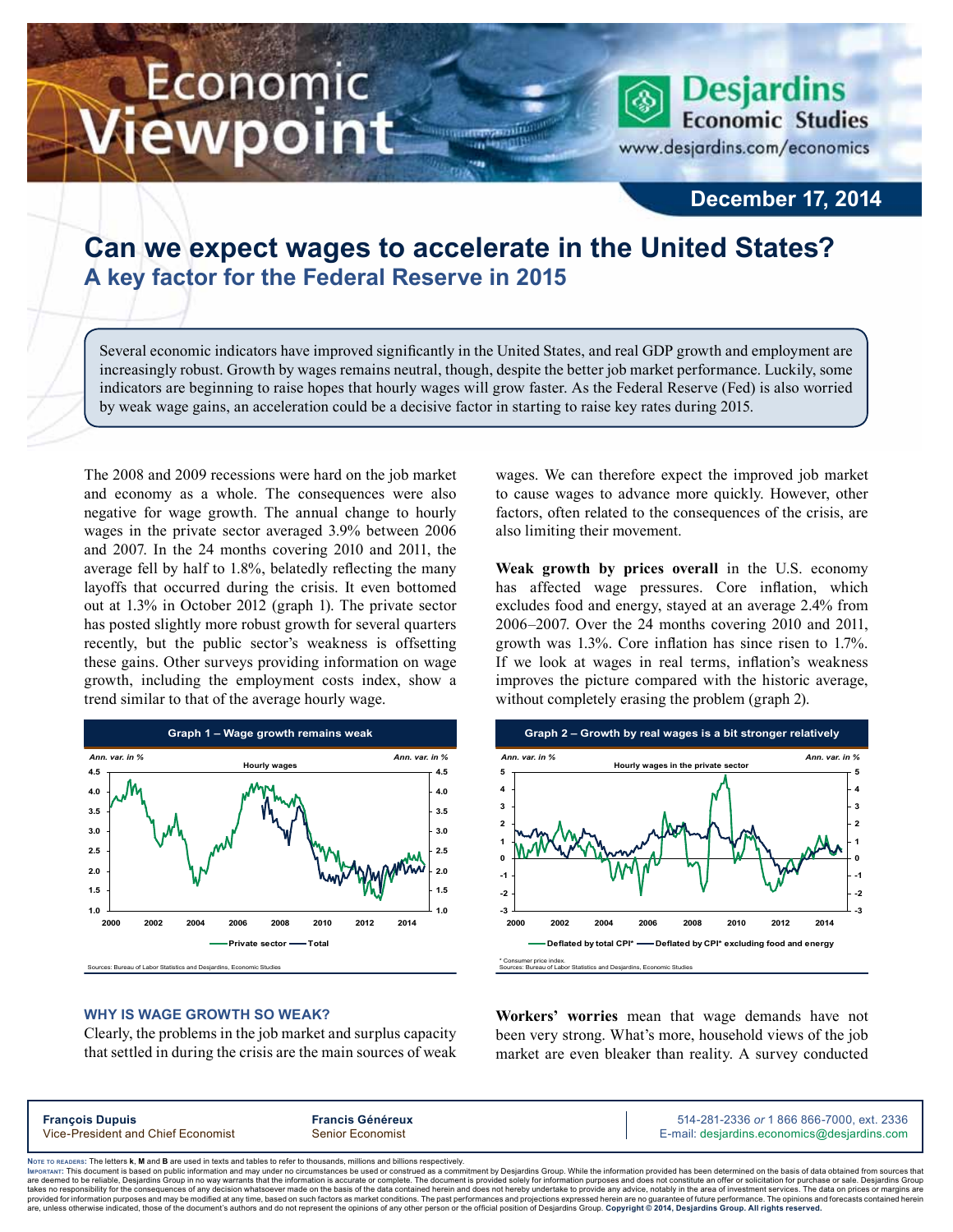

last August showed that, on average, U.S. respondents believed that the jobless rate was 32%! The latest data available at that time put the jobless rate at just 6.2%. Low consumer confidence, affected by economic difficulties and the various federal budget policy crises that occurred over the last few years, did not help workers strengthen their demands.

**The types of jobs created** during the recovery may have also affected movement by average wages. Most of the jobs created were not in industries where wages beat this average (graph 3). The exception is the professional services sector, but health and education, leisure (including hospitality and food services) and retail sales are not sectors where compensation is especially attractive.



We can also see a historic trend for **worker disaffiliation**. Unions are increasingly less prevalent in the United States. In 2013, just 6.7% of private sector workers belonged to unions. Twenty years earlier, this rate had been 11.2%. Unions and collective bargaining therefore have little influence on wage pressures.

**International economic pressure** also means that U.S. businesses must limit cost increases, especially in sectors where competition from emerging nations is fierce.

#### **Are there signs that wages are accelerating?**

We have started to see signs that wage growth could soon pick up. Already, November posted monthly growth in the average hourly wage of 0.4%, the strongest since June 2013, which is a step in the right direction. However, it follows more modest results (average of 0.1% over the four previous months). Also note that the annual change to private sector wages has stayed between 2.2% and 2.5% for a year, while growth was below 2% in 2012.

The job market's stellar performance in recent quarters should eventually support better growth by worker compensation. The jobless rate fell below 6%, and many indicators of slack in the labour market are also improving. During the fall, initial jobless claims fell to historically very low levels. During previous recoveries, good employment growth led to wage acceleration after a delay of around two years (graph 4). This time, the lag seems much longer, but the positive effect should still occur.



We can see that workers are finding some "courage" for new demands. The number of voluntary terminations of employment have risen in the last few months, reaching levels that haven't been seen since early 2008. Households are also more confident and now expect livelier income growth. According to the University of Michigan consumer confidence survey, median income growth expected for the next year has gone from 0.5% to over 1.75% in just a few months.

Businesses are also feeling a bit more pressure to increase worker compensation. This is especially true for small businesses. The National Federation of Independent Business survey shows that a growing number of respondent